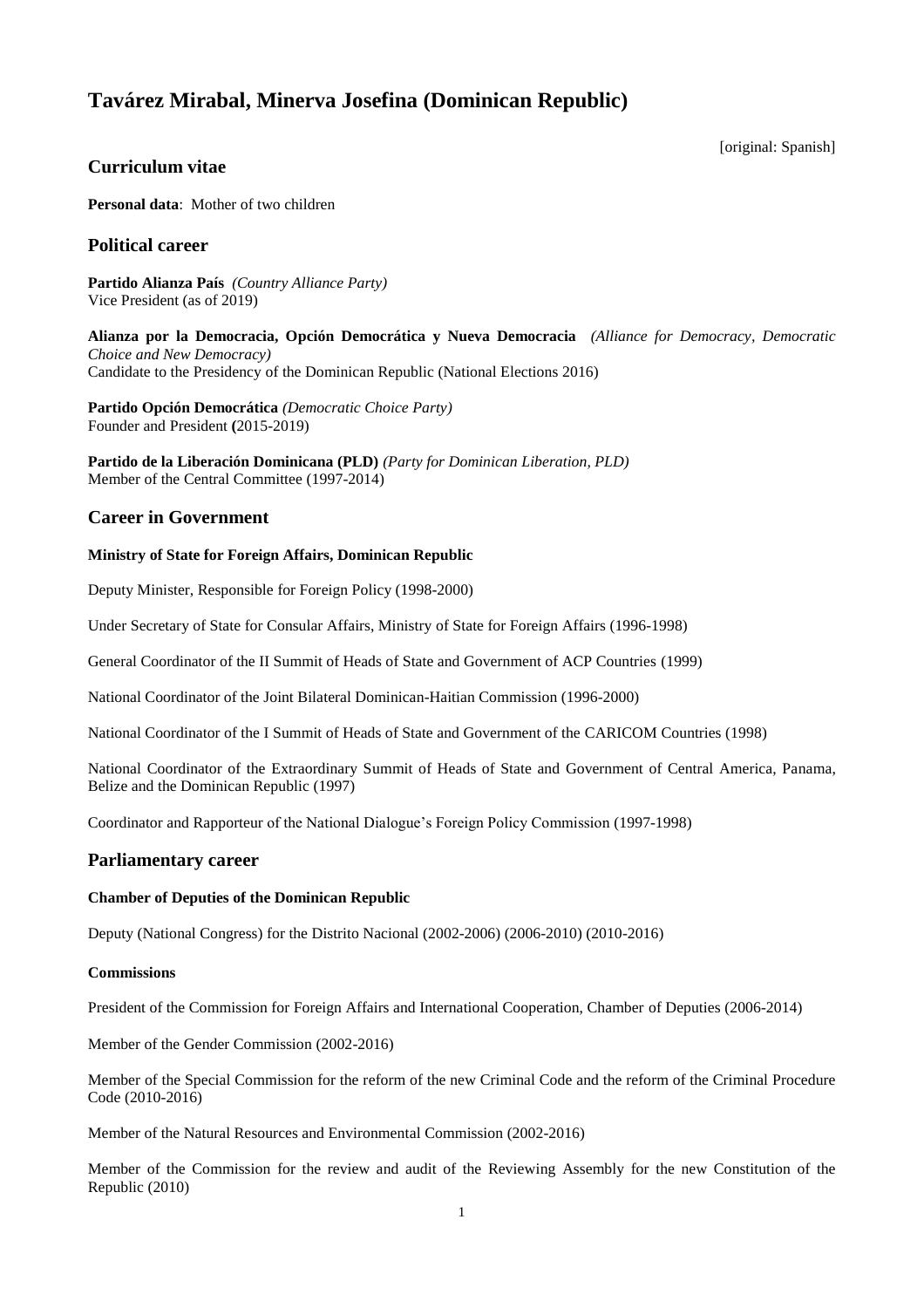Vice President of the Energy and Mines Commission (2004-2006)

# **Legislative initiatives – Human Rights, Gender and Children (selection)**

- Co-author of Act 32-18, on the Dominican Republic's Cooperation with the International Criminal Court, approved in 2018
- Co-author of the amendment to the Dominican Republic's Criminal Code to include the crime of genocide, war crimes and crimes against humanity, responsibility of commanders and other superiors, and nonapplicability of statute of limitations (articles 89-95), approved in 2014
- Co-author of the draft Organic Act establishing a comprehensive system for the prevention, penalization and eradication of violence against women (submitted in 2012, pending approval)
- Co-author of the amendment to the Dominican Republic's Criminal Code to include Rome Statute crimes, including the crime of aggression, and the amendment to Article 8 adopted in Kampala (submitted in 2011, pending approval)
- Co-author of the amendment to the Constitution of the Dominican Republic to incorporate the general principles of law contained in the Rome Statue for the crime of genocide, crimes against humanity and the crime of aggression, approved in 2010
- Author of Act 36-10 for the National Campaign "16 days against gender violence", approved in 2010
- Co-author of the Instrument of Ratification of the Protocol on Privileges and Immunities of the ICC, approved in 2009
- Co-author of Act 220-07 on the Protection and Use of the Emblems of the Red Cross or the Red Crescent, approved in 2007
- Co-author of the Act of Ratification of the Rome Statute, approved in 2005
- Co-author of Act 88-03, on the establishment throughout the national territory of homes or shelters for women, boys, girls and adolescents who are victims of domestic and gender violence, approved in 2003

## **Motions (selection)**

- Leader for the motion "Congress of the Dominican Republic: Multiparty support for the nomination, as a candidate to the International Criminal Court, of Judge Olga Herrera Carbuccia, President of the Criminal Chamber in the Court of Appeals and the Criminal Court of Santo Domingo", 2011
- Co-author of the Parliamentary Resolution whereby the Government is requested to convey to Congress the instrument of ratification of the Amendments to the Rome Statute adopted in Kampala, 2010

## **World Parliamentarian Diplomacy for Human Rights**

#### **Parliamentary Confederation of the Americas (COPA)**

Vice President, 2008-2012

#### **Parliamentarians for Global Action (PGA)**

President, 2014-2016

President of the International Council, 2012-2014

Member of its Executive Committee and International Council during several periods, 2006-2016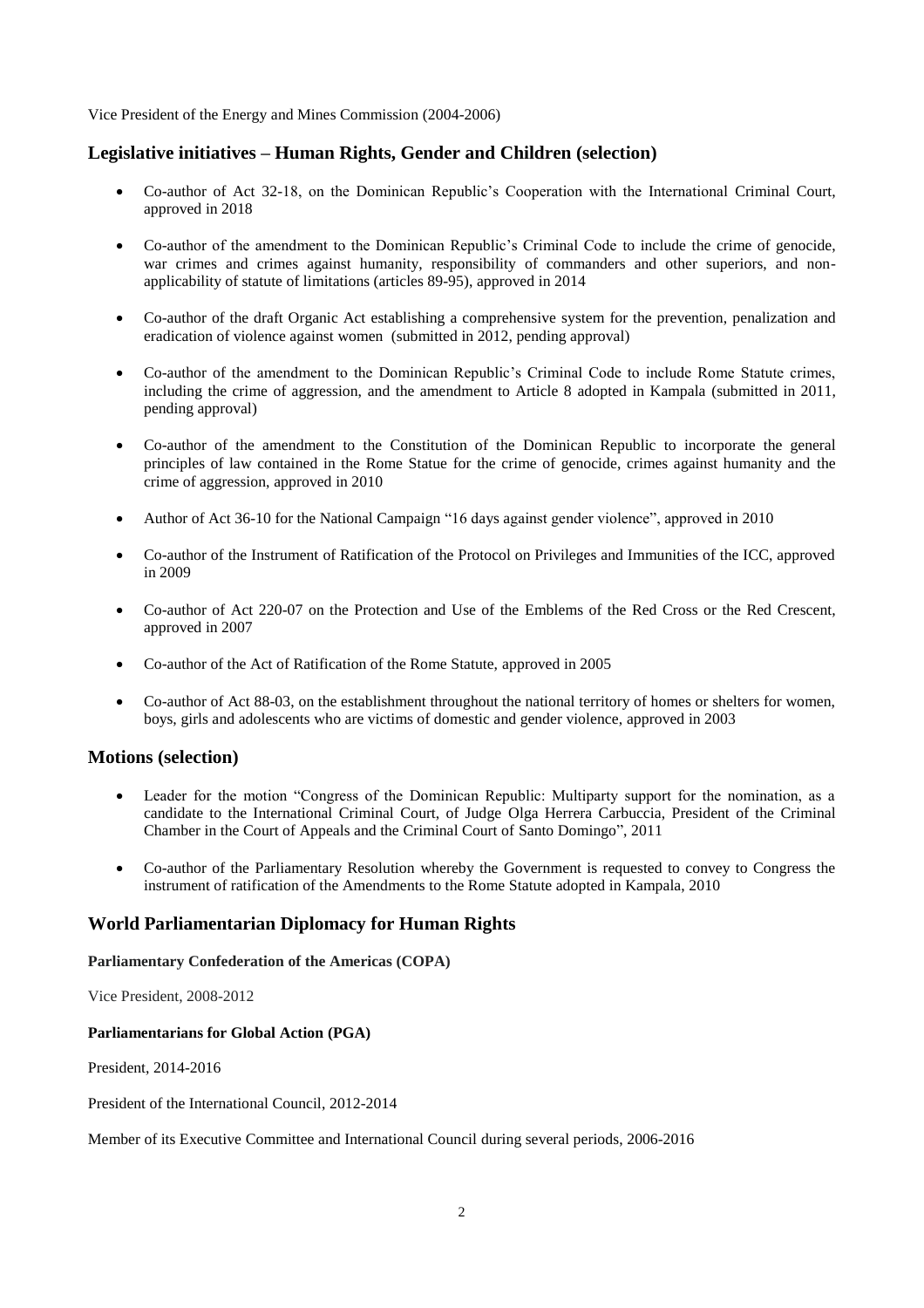# **PGA campaign for the ICC**

As member of PGA and as member of its governing bodies, supported the National Groups of the following countries in the context of their initiatives in favour of the ICC:

- Africa: Democratic Republic of the Congo, Kenya, Nigeria,
- Latin America: Argentina, Brazil, Chile, Colombia, Ecuador, El Salvador, Nicaragua, Panama, Mexico, Paraguay, Suriname, Uruguay, Venezuela (Bolivarian Republic of)
- Asia: Afghanistan, Japan, Malaysia, Sri Lanka
- Middle East: Bahrain, Lebanon, Morocco
- Europa and Others: United States of America, Ukraine

Technical and political assistance missions for the ratification of the Rome Statute, its implementation, and the ratification of the Kampala Amendments

- Mexico, 2003-2006
- Brazil, 2004-2010
- Suriname, 2008
- Chile, 2007-2009
- **•** Panama, 2011
- El Salvador, 2011, 2014
- Colombia, 2013
- **•** Haiti, 2016

Organizing Committee (Selection)

- Regional Parliamentary Workshop on the Implementation of the Rome Statute and the Kampala Amendments, Santo Domingo, 2015
- Round table on the adoption of legislation on the Rome Statute, Santo Domingo, 2011
- Parliamentary Delegation to the Tenth Session of the Assembly of the States Parties of the ICC, United Nations, New York, 12-21 December 2011
- Fifth Session of the Consultative Assembly of Parliamentarians for the International Criminal Court and the Rule of Law, Santo Domingo, 2008

Speaker (selection)

- Briefing, "Justice for ISIS Atrocities: How US policy on the International Criminal Court could Advance Accountability in Iraq and Syria", Tom Lantos Human Rights Commission, House of Representatives of the United States of America, Washington, D.C., February 2016
- High-Level Session on the International Criminal Court, Committee on Juridical and Political Affairs of the Organization of American States (OAS), February 2016
- "El empoderamiento de la mujer: construyendo seguridad humana" (*Women's empowerment: Creating human security*) National Congress, Argentina, Seminar on Justice and Gender Equity, 11-12 May 2011

#### **PGA campaign for Peace and Security**

- Speaker, "El impacto de la violencia armada sobre el desarrollo" (*The impact of armed violence on development*), Colombo, Sri Lanka, octubre de 2011
- Parliamentary initiatives for the ratification of the Biological Weapons Convention and the Arms Trade Treaty
	- o Haiti, 2017
	- o El Salvador, 2015
	- o Kazakhstan, 2016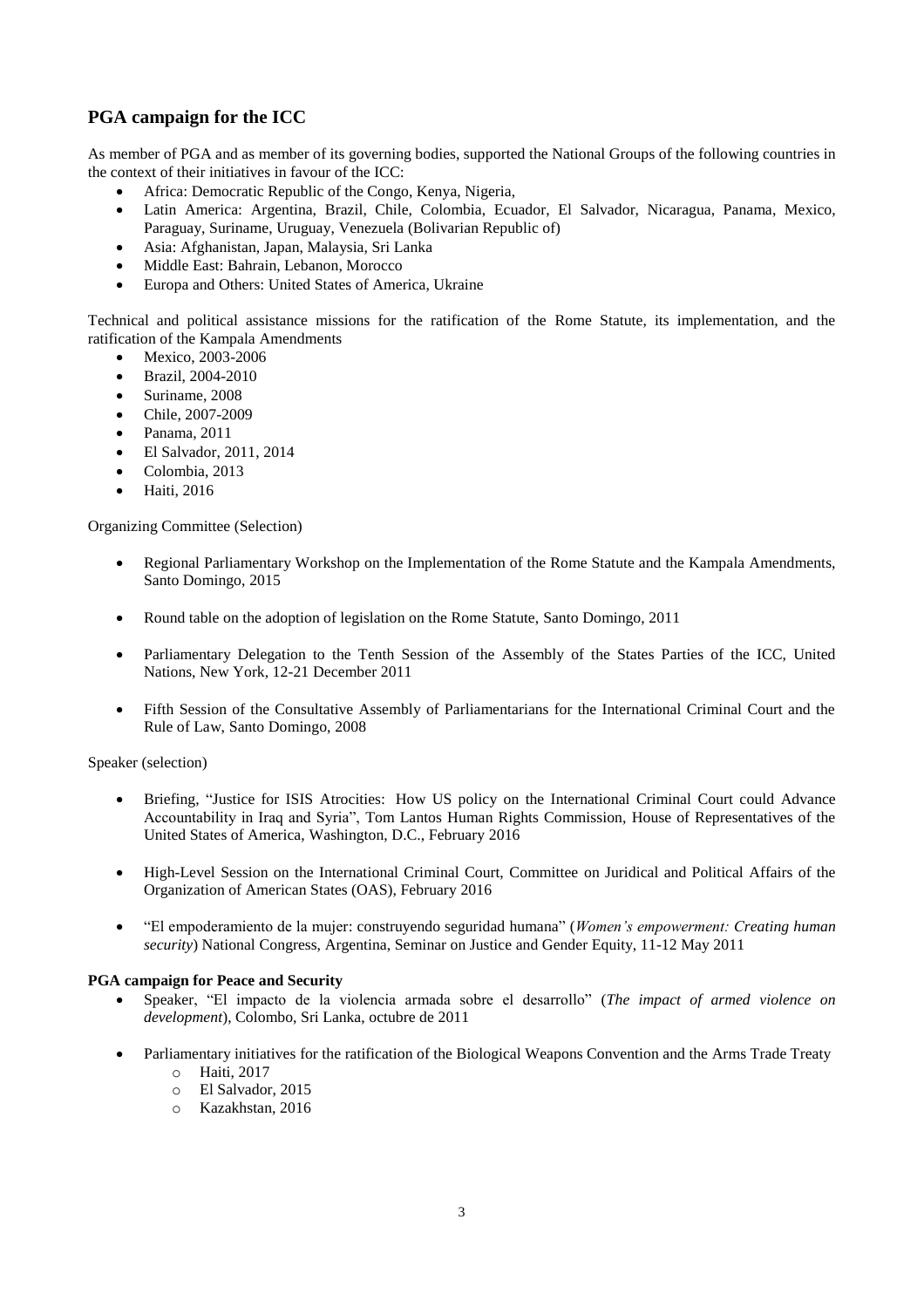#### **PGA campaign for Equity and Gender**

- Speaker, Inter-generational Dialogue on Gender Equality and the Rights of Girls and Adolescents, UNICEF, La Antigua (Guatemala), October 2018
- Inaugural keynote speech, International Symposium on Feminicide, National Assembly of France, Paris (France), 26 January 2017
- Speaker, Launch of the "Manual Parlamentario sobre derechos humanos, orientación sexual e identidad de género" (*Parliamentary Manual on human rights, sexual orientation and gender identity*) in the Congress of the Eastern Republic of Uruguay, 10-11 July 2016
- Parliamentary initiatives for the adoption of legislation on equity and gender, and on non-discrimination on the basis of sexual orientation, gender or identity
	- o Trinidad and Tobago, 2016
	- o Belize, 2016
	- o El Salvador, 2015
	- o Santo Domingo, 2013

#### **PGA campaign to end child marriage, early or underage marriage and forced marriage (CEFM)**

 Initiator of the Parliamentary Resolution on CEFM signed by 774 parliamentarians from 76 countries, in support of the implementation of United Nations General Assembly Resolution 69/156, 2014

# **Initiatives on Childhood, Equity, Justice, Truth and Memory**

**"Horizonte Ciudadano" Foundation, founded by Michelle Bachelet**, part of the "Red de Líderes por un comienzo seguro por los derechos de la primera infancia" (*Network of Leaders in favour of a safe start for the rights of early childhood*), Santiago (Chile), as of 2019

#### **Advisory Council, Parliamentarians for Global Action (PGA), President,** New York, The Hague, as of 2016

**Author of the book "Mañana te escribiré otra vez"** (*I'll write to you again tomorrow*) (Correspondence between Minerva Mirabal and Manolo Tavárez Justo), Editora Amigo del Hogar, Santo Domingo (Dominican Republic), 2013; re-edited in 2014 and 2016

**Co-Founder of the Hermanas Mirabal House-Museum**, Salcedo (Dominican Republic), 1981

#### **International organizations**

**Member of the Advisory Board of the Trust Fund for Victims of crimes under the jurisdiction of the International Criminal Court**

Elected by the Assembly of States Parties to represent the Latin America and the Caribbean Region, as of 2020

#### **Africa, the Caribbean and the Pacific- European Union (ACP-EU) Joint Parliamentary Assembly** Member of the Assistance Mission during the reconstruction process following the earthquake in Haiti, 2009-2010

#### **Organization of American States (OAS)**

Head of the Electoral Observation Mission for the Plebiscite and By-elections of Governors, Peru, December 2018

#### **Media**

**Diario Libre** Columnist, 2008-2010